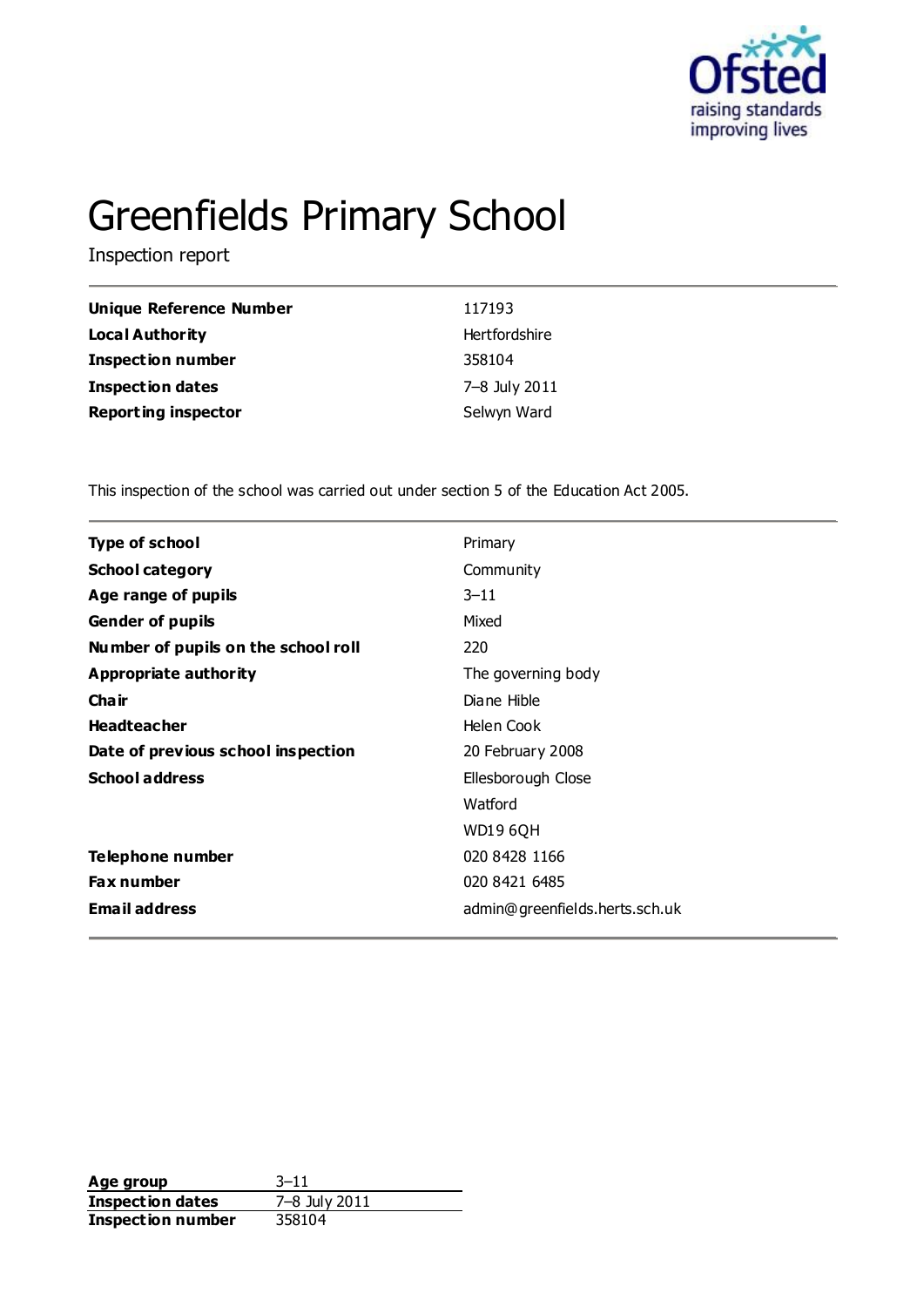The Office for Standards in Education, Children's Services and Skills (Ofsted) regulates and inspects to achieve excellence in the care of children and young people, and in education and skills for learners of all ages. It regulates and inspects childcare and children's social care, and inspects the Children and Family Court Advisory Support Service (Cafcass), schools, colleges, initial teacher training, work-based learning and skills training, adult and community learning, and education and training in prisons and other secure establishments. It assesses council children's services, and inspects services for looked after children, safeguarding and child protection.

Further copies of this report are obtainable from the school. Under the Education Act 2005, the school must provide a copy of this report free of charge to certain categories of people. A charge not exceeding the full cost of reproduction may be made for any other copies supplied.

If you would like a copy of this document in a different format, such as large print or Braille, please telephone 0300 123 4234, or email **[enquiries@ofsted.gov.uk](mailto:enquiries@ofsted.gov.uk)**.

You may copy all or parts of this document for non-commercial educational purposes, as long as you give details of the source and date of publication and do not alter the documentation in any way.

To receive regular email alerts about new publications, including survey reports and school inspection reports, please visit our website and go to 'Subscribe'.

Royal Exchange Buildings St Ann's Square Manchester M2 7LA T: 0300 123 4234 Textphone: 0161 618 8524 E: **[enquiries@ofsted.gov.uk](mailto:enquiries@ofsted.gov.uk)**

W: **[www.ofsted.gov.uk](http://www.ofsted.gov.uk/)**

© Crown copyright 2011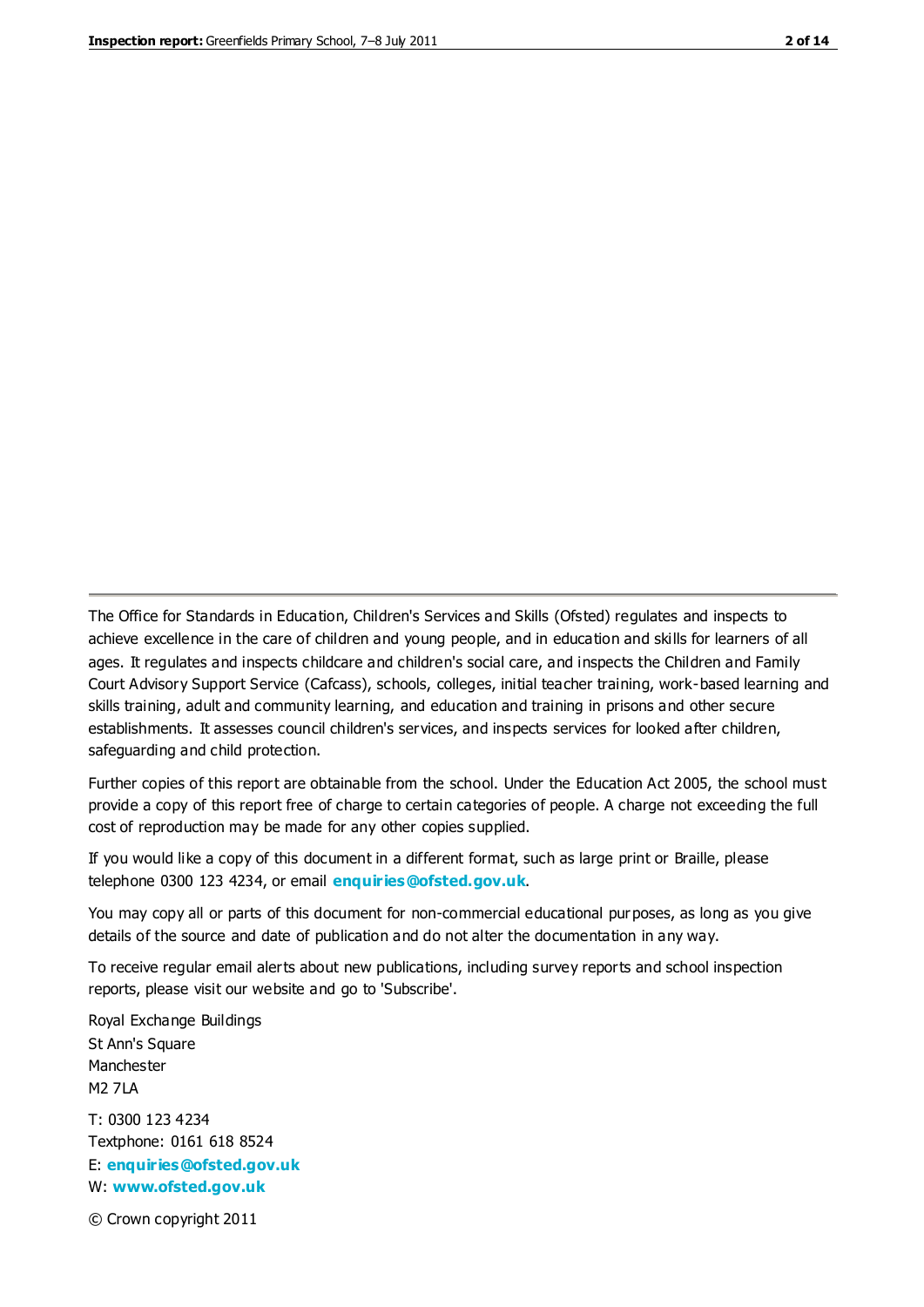## **Introduction**

This inspection was carried out by four additional inspectors, who visited 20 lessons taught by nine teachers. Inspectors spoke with staff, parents and carers, members of the governing body and groups of pupils. Inspectors looked at samples of pupils' work, the analysis of the tracking of pupils' progress, attendance records, school policies and procedures, school leaders' monitoring records, school planning and risk assessments. They also analysed the questionnaires received from 88 pupils, 23 staff and from 189 parents and carers.

The inspection team reviewed many aspects of the school's work. It looked in detail at a number of key areas.

- How well have teaching, the curriculum and support arrangements been adapted to meet the learning needs of pupils of all abilities, including the more able?
- Why have boys done less well than girls in writing?
- What impact have leaders and the governing body had on improving provision and raising attainment?

## **Information about the school**

This is an average-sized school. Most pupils are White British, with small numbers coming from a range of different minority ethnic backgrounds. There are no pupils at an early stage of learning English as an additional language. The percentage of pupils known to be eligible for free school meals is average, as is the percentage with special educational needs and/or disabilities. The Early Years Foundation Stage comprises a Reception Year class and a mornings-only Nursery class. Greenfields has Healthy Schools status.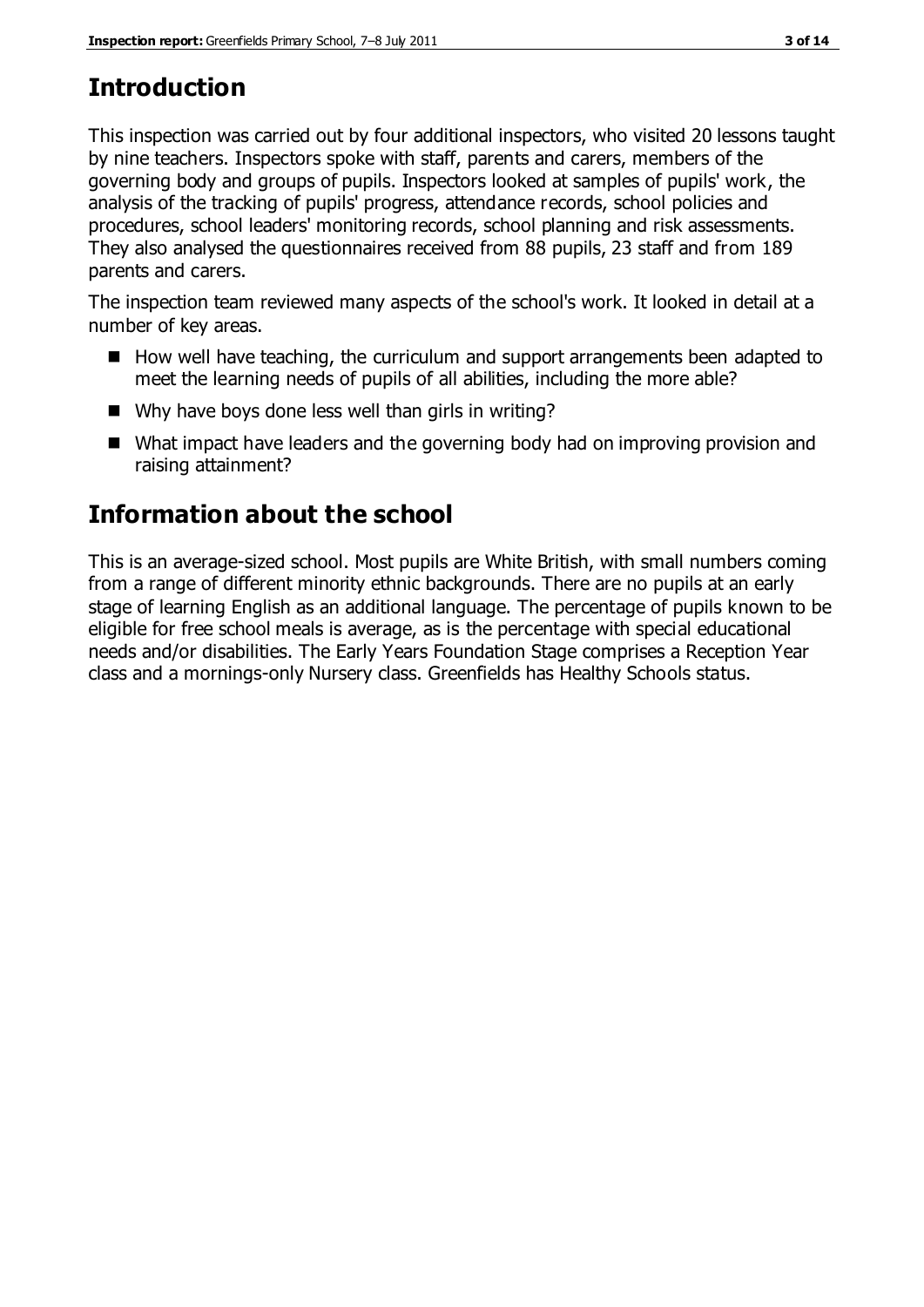**Inspection grades: 1 is outstanding, 2 is good, 3 is satisfactory, and 4 is inadequate** Please turn to the glossary for a description of the grades and inspection terms

## **Inspection judgements**

| Overall effectiveness: how good is the school? |
|------------------------------------------------|
|                                                |

## **The school's capacity for sustained improvement 3**

## **Main findings**

Greenfields provides a satisfactory education for its pupils. It has succeeded in creating a positive climate for learning where pupils enjoy school and are keen to learn. It is popular with parents and carers, who especially value the good start their children get off to in the Early Years Foundation Stage and the good arrangements for ensuring their children's welfare. Pupils, in turn, feel safe and they know a great deal about how to keep safe, including when cycling and using the internet. Pupils get on well together and they relish the many opportunities they have to take on responsibilities within the school community.

Although unvalidated initial test results show a drop this year, attainment has otherwise been average, representing satisfactory achievement in relation to pupils' broadly average starting points. Girls have generally done better than boys in writing. Pupils with special educational needs and/or disabilities make satisfactory progress in line with their peers, but the progress of more-able pupils is slower than it should be. This is because teachers do not all make enough use of assessment information to plan and deliver lessons which enable each pupil to build on what they have already learnt. Although teaching and learning are satisfactory, the pace of learning is not always as fast as it could be. This is particularly the case in lessons where teachers' introductions go on for too long. Where this occurs, it limits the time available for practical activities and writing tasks. It also results in the loss of attention of some pupils, mostly boys. It is this sometime loss of focus of some pupils in lessons that means learning behaviour is judged satisfactory even though pupils' conduct around the school is good. There has been a commendable emphasis in Key Stages 1 and 2 on showing pupils what is needed to achieve the next National Curriculum level. This is giving pupils a clearer idea of how well they are doing and of how to improve. However, the information given to pupils through marking varies in quality. Often, when teachers pose questions to pupils in their marking, these go unanswered.

Topics bring different subjects together and help to make learning interesting and fun, but they have not had much impact on raising standards of literacy and numeracy. One of the reasons for this is that subject leaders have had only limited involvement in monitoring lessons and other aspects of provision, such as checking on pupil outcomes and identifying precisely what changes need to be made to accelerate progress. Nonetheless, the school shows it has satisfactory capacity to improve because the headteacher and senior leaders have an accurate view of its strengths and of where improvements are needed. However, their lesson observations do not always focus sharply enough on how well pupils of all abilities are progressing. Teachers are given helpful pointers to help them improve their practice, but leaders do not systematically follow-up their observations in order to check that appropriate changes have been made. The governing body is supportive of the school but it has not done enough to challenge leaders over attainment and progress. In part,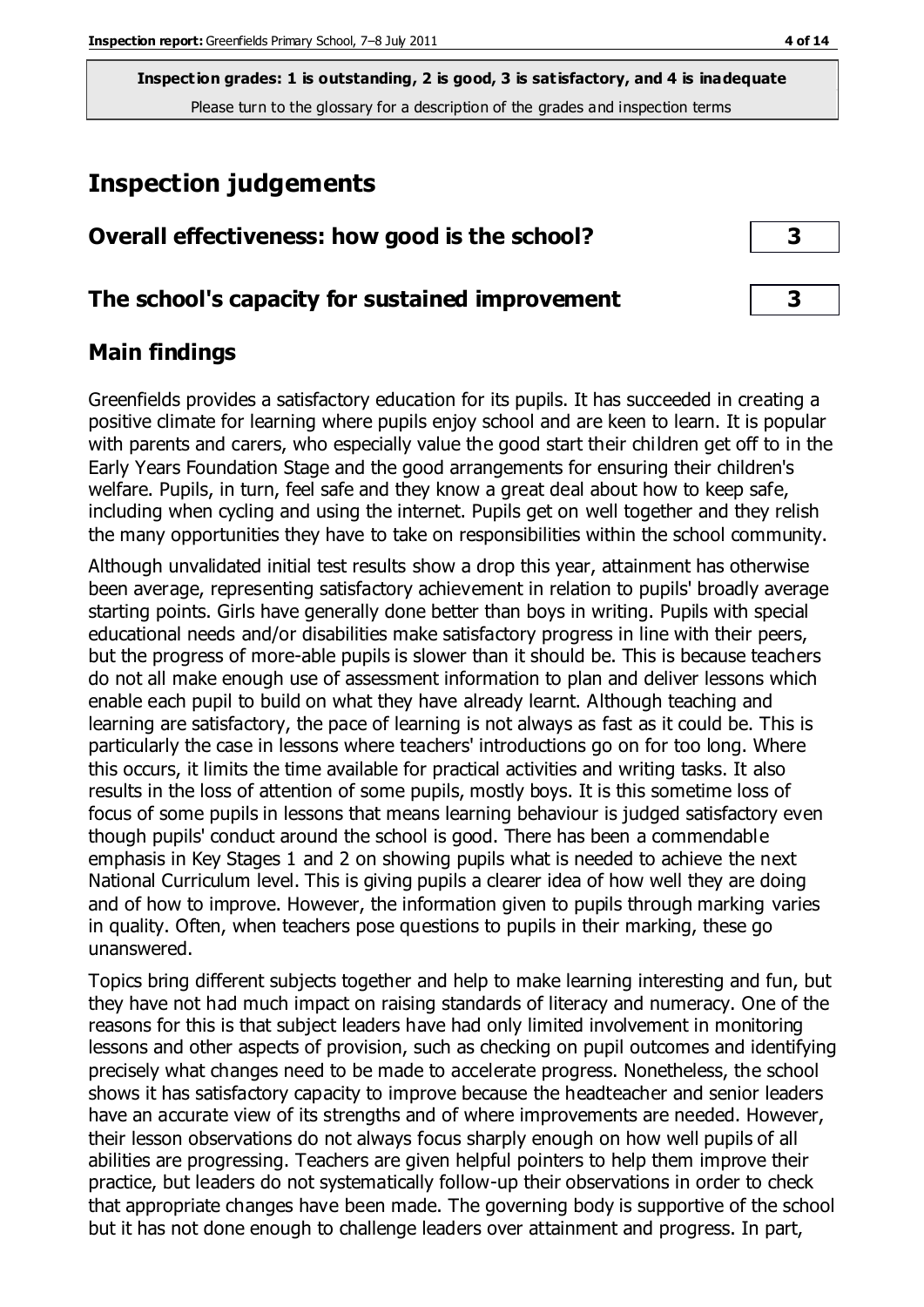**Inspection grades: 1 is outstanding, 2 is good, 3 is satisfactory, and 4 is inadequate** Please turn to the glossary for a description of the grades and inspection terms

this is because the school development plan lacks measurable success criteria, limiting its effectiveness as a management tool for driving improvement.

Up to 40% of the schools whose overall effectiveness is judged satisfactory may receive a monitoring visit by an Ofsted inspector before their next section 5 inspection.

## **What does the school need to do to improve further?**

- $\blacksquare$  By the end of the spring term 2012, raise attainment, especially in writing, and accelerate progress in lessons by:
	- always setting work that helps pupils of all abilities, including the more able, to build on what they know and which extends their learning
	- $-$  reducing the amount of time that pupils are expected to listen passively to the teacher and giving boys and girls the opportunity to more quickly get on with writing and practical activities
	- giving pupils more opportunities to practise and apply their literacy and writing skills in subjects other than English.
- $\blacksquare$  By the start of the spring term 2012, improve the effectiveness of assessment by:
	- making full use of assessment information to plan and deliver work that is appropriately matched to pupils' different capabilities, particularly to challenge the more able
	- consistently giving all pupils clear guidance through marking that shows them what they need to do to improve their work
	- $=$  ensuring that pupils have time to read and respond to the comments teachers make in their marking.
- By the start of the summer term 2012, increase the effectiveness of management arrangements by:
	- ensuring that subject leaders all actively monitor provision and pupil outcomes within their areas of responsibility
	- always focusing lesson observations on pupils' learning and rates of progress
	- systematically following up in subsequent observations the points for development identified by school leaders when they visit lessons
	- incorporating measurable criteria within the school development plan against which the governing body can gauge the school's success.

## **Outcomes for individuals and groups of pupils 3**

Pupils' average attendance and the standards they attain in key literacy and numeracy skills prepare them satisfactorily for the next stage of their education. Although pupils' progress is satisfactory overall, more-able pupils make slower progress than they should. This has an impact in depressing overall attainment at the end of Year 6. In this year's end of Key Stage 2 tests, none of the pupils attained the higher Level 5 in English or mathematics. In lessons, more-able pupils make less progress than they should when work is pitched at too low a level. Even where teachers set different objectives for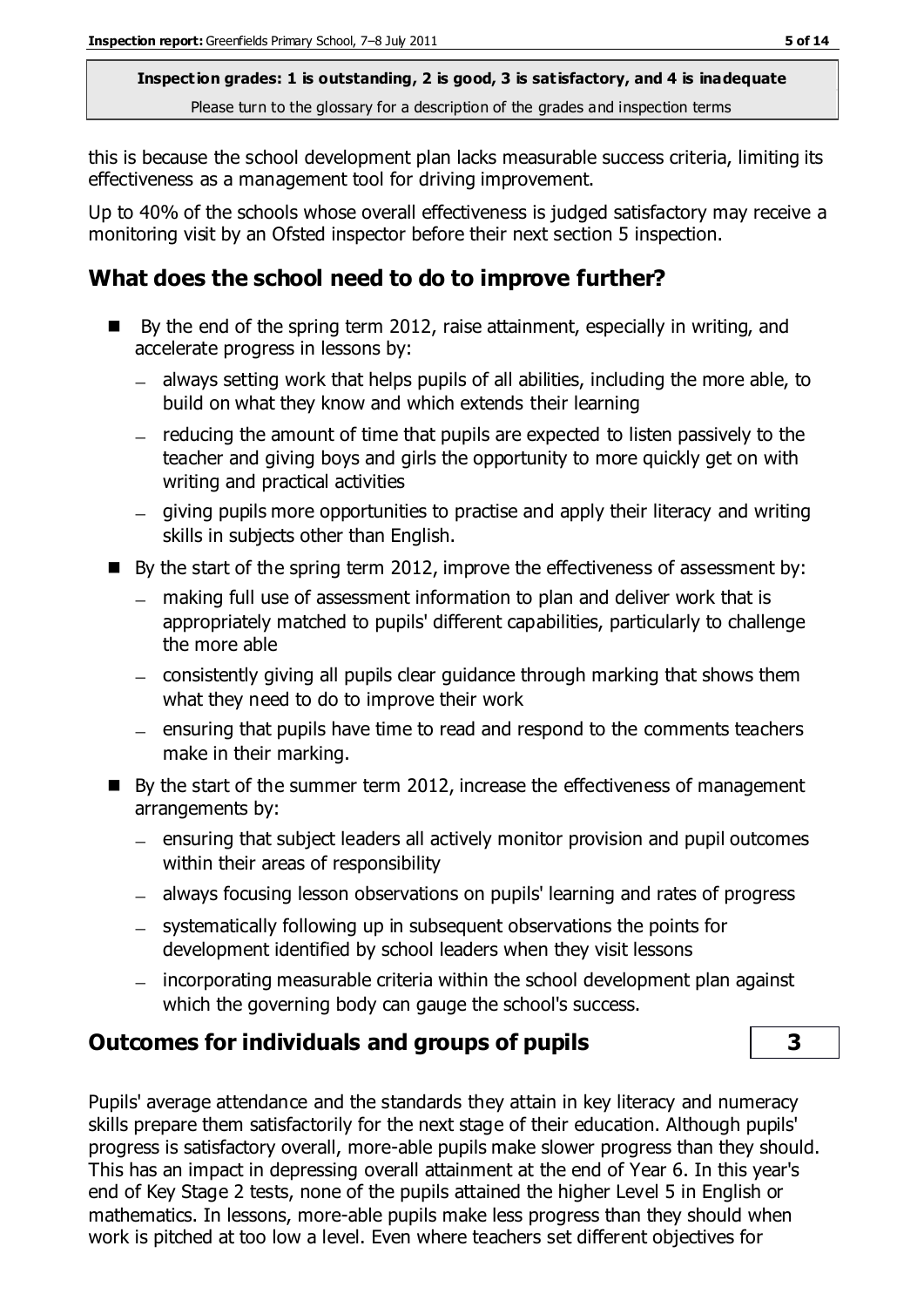## **Inspection grades: 1 is outstanding, 2 is good, 3 is satisfactory, and 4 is inadequate**

Please turn to the glossary for a description of the grades and inspection terms

different ability levels, these are not always distinct enough. In an English lesson, for example, where pupils were writing sentences to develop their use of adjectives, the least able were asked to use 'wow' words, middle ability pupils had to use 'wow' words that were 'exciting', and the more able were tasked with using 'wow words that were both 'exciting and appropriate'. There seemed little meaningful distinction between these supposedly different objectives.

Pupils have a satisfactory understanding of the need for a healthy diet and regular exercise. They treat each other with kindness and respect, keenly accepting responsibilities, for example as peer mediators and 'song leaders' in music. In celebration assemblies, they share in the great pride taken by those who earn certificates in recognition of their effort and achievement. Pupils take a keen interest in the lives of others, and raise money for a range of national and international charities. Such activities contribute strongly to their good spiritual, moral, social and cultural development. Religious education contributes well to pupils' understanding of different belief systems but pupils' awareness of other ways of life in the United Kingdom and wider world is otherwise less well developed.

| Pupils' achievement and the extent to which they enjoy their learning                                                     |   |
|---------------------------------------------------------------------------------------------------------------------------|---|
| Taking into account:<br>Pupils' attainment <sup>1</sup>                                                                   |   |
| The quality of pupils' learning and their progress                                                                        | 3 |
| The quality of learning for pupils with special educational needs and/or disabilities<br>and their progress               | 3 |
| The extent to which pupils feel safe                                                                                      |   |
| Pupils' behaviour                                                                                                         |   |
| The extent to which pupils adopt healthy lifestyles                                                                       | 3 |
| The extent to which pupils contribute to the school and wider community                                                   |   |
| The extent to which pupils develop workplace and other skills that will contribute to<br>their future economic well-being |   |
| Taking into account:<br>Pupils' attendance <sup>1</sup>                                                                   |   |
| The extent of pupils' spiritual, moral, social and cultural development                                                   |   |

These are the grades for pupils' outcomes

<sup>1</sup> The grades for attainment and attendance are: 1 is high; 2 is above average; 3 is broadly average; and 4 is low

## **How effective is the provision?**

Teachers know their classes well, and the good relationships throughout the school help to motivate pupils. When activities are varied, pupils show they are capable of working at a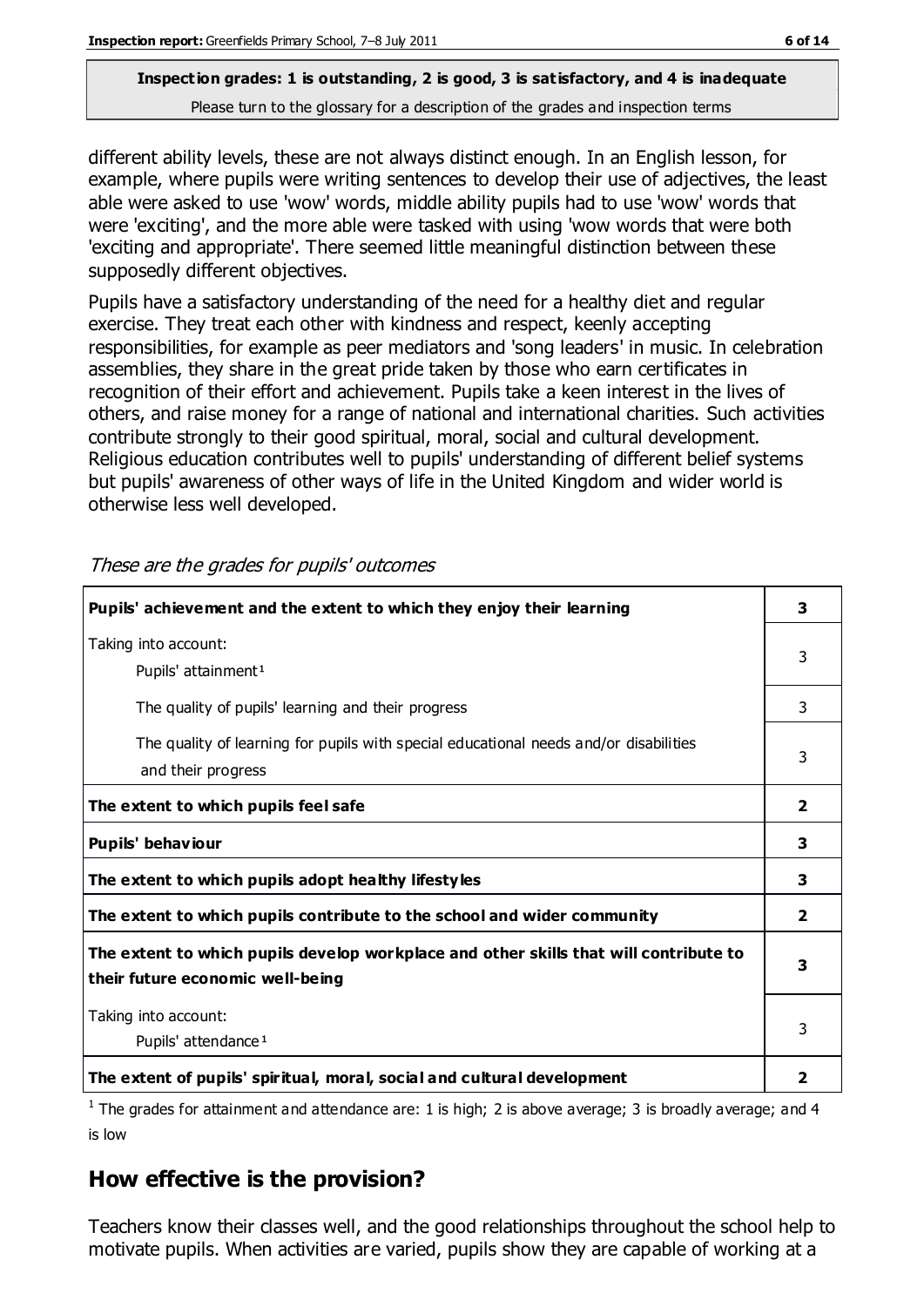#### **Inspection grades: 1 is outstanding, 2 is good, 3 is satisfactory, and 4 is inadequate** Please turn to the glossary for a description of the grades and inspection terms

good pace and getting a lot done in lesson time, especially when teachers have high expectations of what the pupils can achieve. It is when lesson introductions go on for too long, or when teachers set their sights too low, that the pace of learning slows. In some lessons, teachers direct questions at those who are slower to volunteer rather than always taking answers from those who put their hands up. However, this is not consistent in all classes. Although teaching assistants provide often good quality interventions and support for individuals and groups identified as falling behind, their skills are sometimes underutilised during periods of whole-class teaching.

Good enrichment opportunities contribute to pupils' positive personal development. Specialist teaching in textiles has broadened pupils' range of experience, as have the opportunities to learn French in every year group. The curriculum is also enhanced through well-developed partnerships with local secondary schools and others. Creative links are made between different subjects but these have not had a measurable impact in raising attainment. An overreliance in some classes on unchallenging worksheets has limited opportunities for pupils, and particularly the more able, for writing at length in science and other subjects.

The school works closely with parents and carers to ensure good guidance and support that helps potentially vulnerable pupils to overcome barriers to their learning. There are good arrangements for ensuring pupils' welfare, including for those with chronic medical conditions. As a result, pupils feel safe at school and are confident that there are adults they can go to if they have any worries or concerns.

| The quality of teaching                                                                                    |  |
|------------------------------------------------------------------------------------------------------------|--|
| Taking into account:<br>The use of assessment to support learning                                          |  |
| The extent to which the curriculum meets pupils' needs, including, where relevant,<br>through partnerships |  |
| The effectiveness of care, guidance and support                                                            |  |

These are the grades for the quality of provision

## **How effective are leadership and management?**

Parents and carers appreciate the approachability of the headteacher and staff. As one parent commented, 'The headteacher is always willing to make time to speak with parents and children about any concerns they might have.' The headteacher and assistant headteachers have an accurate picture of the school's strengths and areas for development. Their vision for school improvement is communicated well to staff, who share in these aims, and to parents and carers. However, improvement has been slowed by a lack of rigour in checking that, when changes are agreed, these are consistently implemented. This is evident, for example, in the variability in marking between different classes. Subject leaders take a broad overview of their areas of responsibility but have not all been involved fully in leading their subjects. They do not routinely observe lessons or analyse performance data to identify what, precisely, staff need to focus on to raise attainment. The governing body is supportive but its members are overly dependent on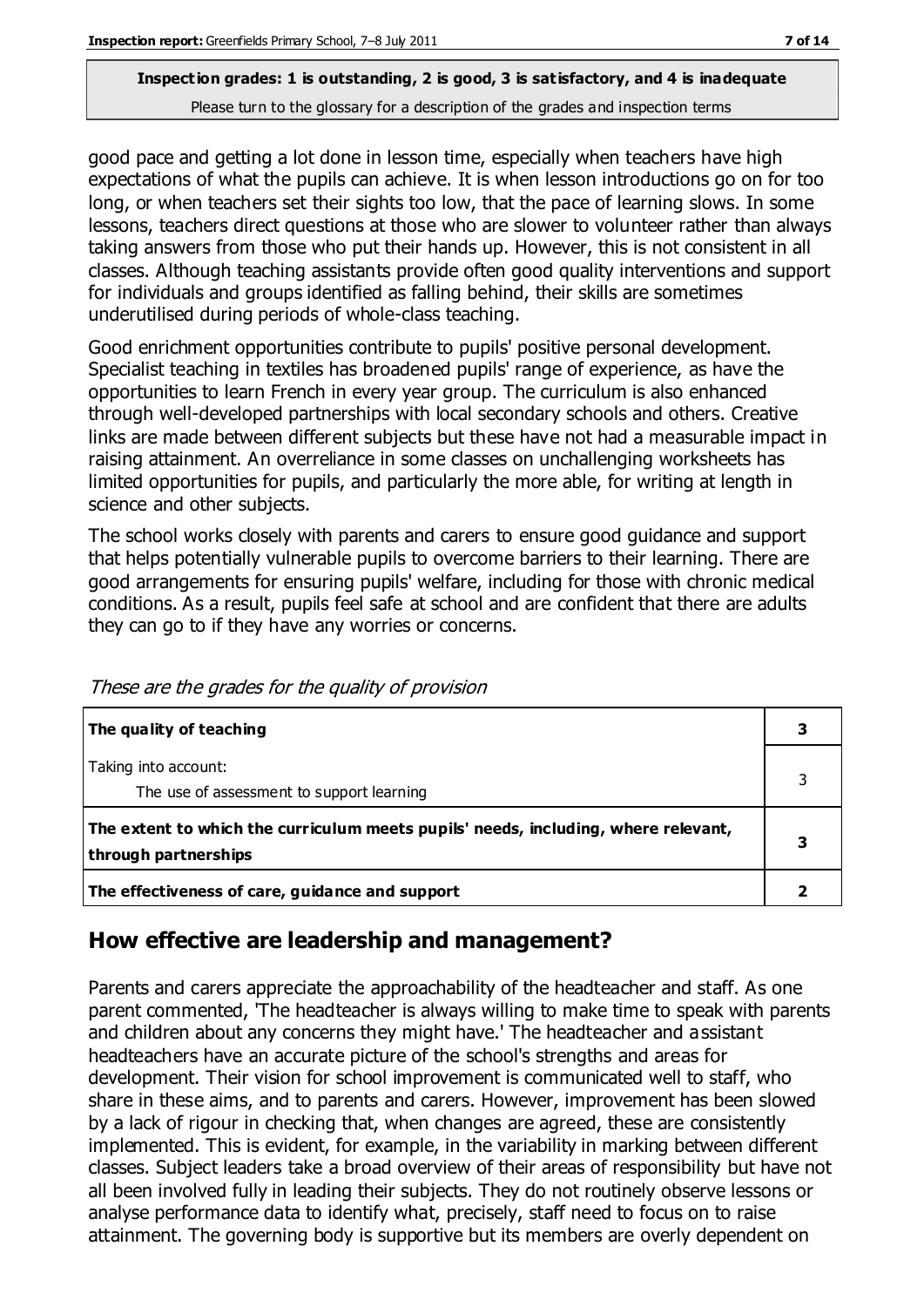## **Inspection grades: 1 is outstanding, 2 is good, 3 is satisfactory, and 4 is inadequate**

Please turn to the glossary for a description of the grades and inspection terms

the headteacher and staff for their understanding of how well pupils are doing. They are not all familiar with the comparative school performance data made available to governing bodies and the governing body has not set tight enough success criteria in the school development plan. It ensures, however, that the school fully meets statutory requirements, including those relating to safeguarding. Equal opportunities are satisfactorily promoted, although there remains a performance gap in writing between girls and boys. The school functions as a harmonious community and pupils take a keen interest in learning about different beliefs and ways of life. There are no active links, however, with schools in different social circumstances in other parts of the United Kingdom or with schools overseas.

| The effectiveness of leadership and management in embedding ambition and driving<br>improvement                                                                  | 3              |
|------------------------------------------------------------------------------------------------------------------------------------------------------------------|----------------|
| Taking into account:<br>The leadership and management of teaching and learning                                                                                   | 3              |
| The effectiveness of the governing body in challenging and supporting the<br>school so that weaknesses are tackled decisively and statutory responsibilities met | 3              |
| The effectiveness of the school's engagement with parents and carers                                                                                             | $\overline{2}$ |
| The effectiveness of partnerships in promoting learning and well-being                                                                                           | $\overline{2}$ |
| The effectiveness with which the school promotes equality of opportunity and tackles<br>discrimination                                                           | 3              |
| The effectiveness of safeguarding procedures                                                                                                                     | 3              |
| The effectiveness with which the school promotes community cohesion                                                                                              | 3              |
| The effectiveness with which the school deploys resources to achieve value for money                                                                             | 3              |

#### These are the grades for leadership and management

## **Early Years Foundation Stage**

Children achieve well in the Early Years Foundation Stage. They make good progress across all areas of learning in both the Nursery and Reception classes. As a consequence, most children reach the nationally expected learning goals by the end of the Reception Year and a number now exceed these goals. Children's progress in personal, social and emotional development is particularly marked. Children develop into happy, confident learners who work and play together amicably, share resources and clearly love coming to school. Adults have a well-developed understanding of how young children learn, and teaching is well matched to their needs. Just occasionally, whole-class teaching sessions are a little too long for some children. Otherwise, children benefit from well-focused sessions led by adults as well as frequent opportunities to make their own choices from a rich array of options set out for them both indoors and in the outside areas. Relationships between adults and children are very positive, and children benefit from good care and support. The provision is well led and managed, and this is shown in the strong teamwork and the high expectations staff have of what the children can achieve.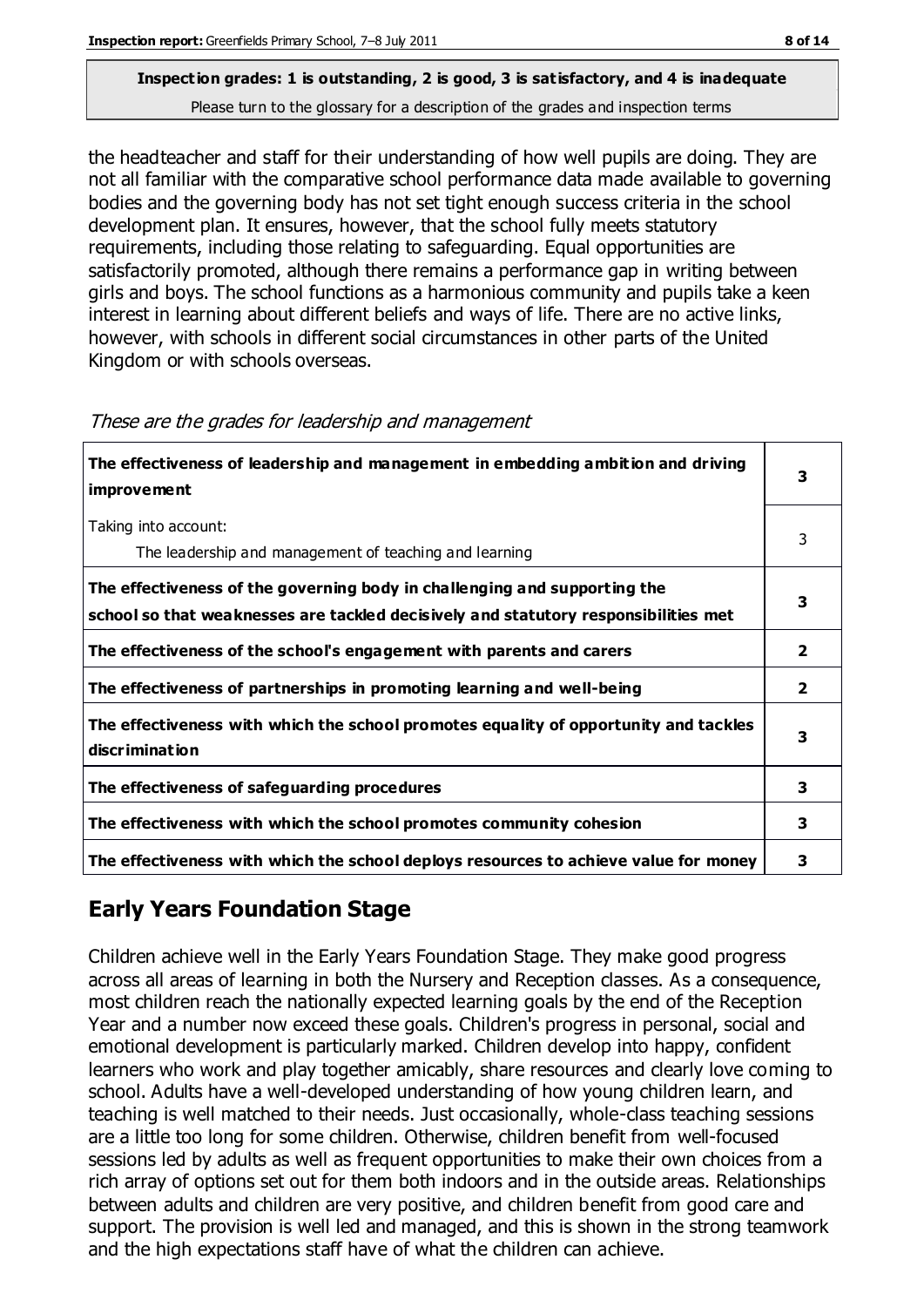**Inspection grades: 1 is outstanding, 2 is good, 3 is satisfactory, and 4 is inadequate**

Please turn to the glossary for a description of the grades and inspection terms

These are the grades for the Early Years Foundation Stage

| <b>Overall effectiveness of the Early Years Foundation Stage</b>                      |  |
|---------------------------------------------------------------------------------------|--|
| Taking into account:<br>Outcomes for children in the Early Years Foundation Stage     |  |
| The quality of provision in the Early Years Foundation Stage                          |  |
| The effectiveness of leadership and management of the Early Years Foundation<br>Stage |  |

## **Views of parents and carers**

The response rate from parents and carers was exceptionally high. Their views were overwhelmingly positive, but around one in eight expressed concerns over the management of behaviour. Inspectors saw conduct in lessons and around the school that was invariably good, although behaviour overall was judged satisfactory because attitudes to learning were not always as strong. Pupils' attention drifted when teachers' lesson introductions went on for too long.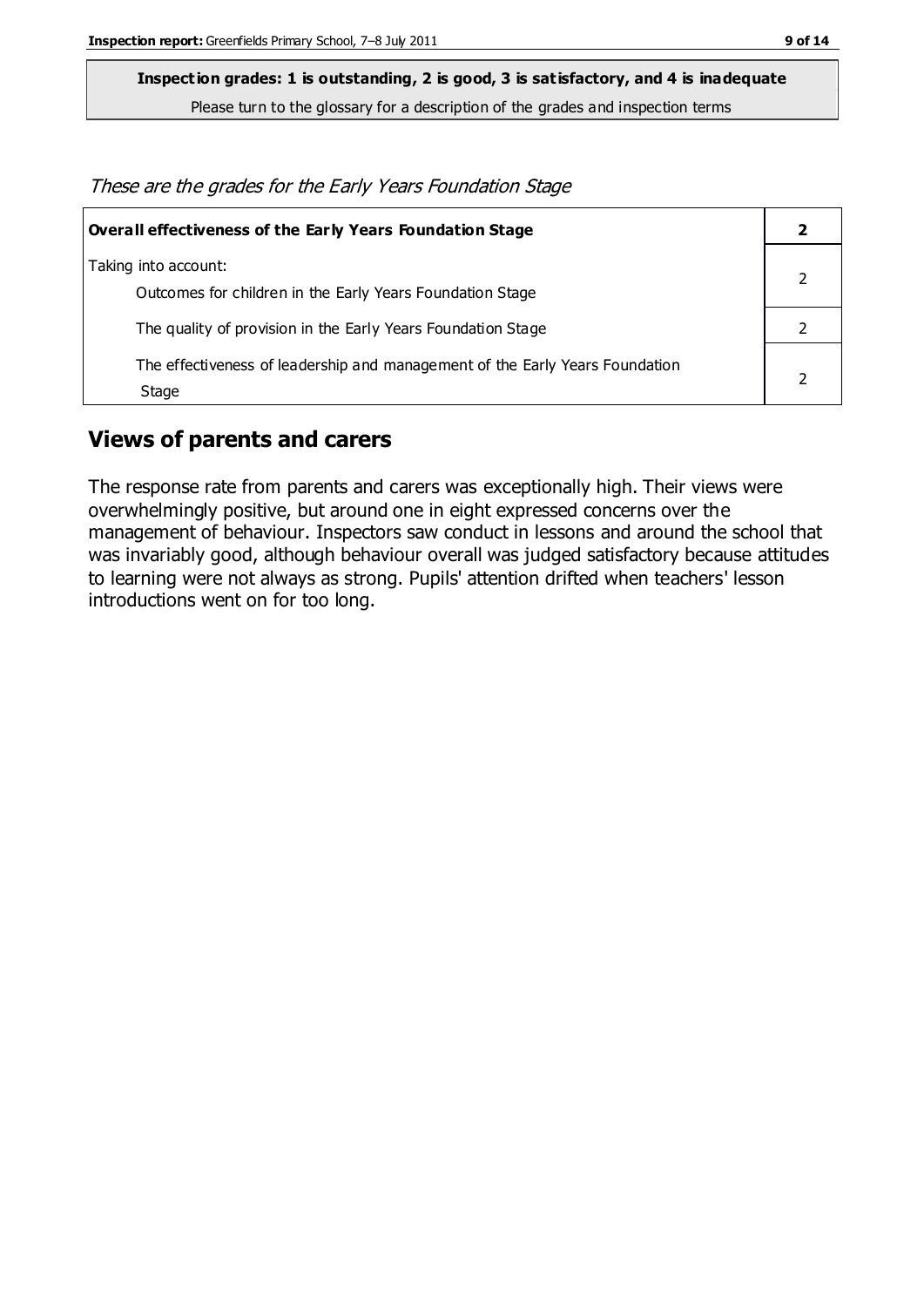#### **Responses from parents and carers to Ofsted's questionnaire**

Ofsted invited all the registered parents and carers of pupils registered at Greenfields Primary School to complete a questionnaire about their views of the school.

In the questionnaire, parents and carers were asked to record how strongly they agreed with 13 statements about the school. The inspection team received 189 completed questionna ires by the end of the on-site inspection. In total, there are 220 pupils registered at the school.

| <b>Statements</b>                                                                                                                                                                                                                                       | <b>Strongly</b><br>agree |               | <b>Agree</b> |               |                | <b>Disagree</b> |              | <b>Strongly</b><br>disagree |  |
|---------------------------------------------------------------------------------------------------------------------------------------------------------------------------------------------------------------------------------------------------------|--------------------------|---------------|--------------|---------------|----------------|-----------------|--------------|-----------------------------|--|
|                                                                                                                                                                                                                                                         | <b>Total</b>             | $\frac{0}{0}$ | <b>Total</b> | $\frac{0}{0}$ | <b>Total</b>   | $\frac{0}{0}$   | <b>Total</b> | %                           |  |
| My child enjoys school                                                                                                                                                                                                                                  | 137                      | 72            | 49           | 26            | 2              | $\mathbf{1}$    | $\mathbf 0$  | $\mathbf 0$                 |  |
| The school keeps my child<br>safe                                                                                                                                                                                                                       | 126                      | 67            | 61           | 32            | $\mathbf{1}$   | $\mathbf{1}$    | 0            | $\mathbf 0$                 |  |
| My school informs me about<br>my child's progress                                                                                                                                                                                                       | 93                       | 49            | 88           | 47            | 8              | 4               | $\mathbf 0$  | $\mathbf 0$                 |  |
| My child is making enough<br>progress at this school                                                                                                                                                                                                    | 98                       | 52            | 82           | 43            | 8              | 4               | $\mathbf 0$  | $\mathbf 0$                 |  |
| The teaching is good at this<br>school                                                                                                                                                                                                                  | 101                      | 53            | 82           | 43            | 4              | $\overline{2}$  | $\mathbf 0$  | $\mathbf 0$                 |  |
| The school helps me to<br>support my child's learning                                                                                                                                                                                                   | 93                       | 49            | 91           | 48            | 4              | $\overline{2}$  | $\mathbf 0$  | $\mathbf 0$                 |  |
| The school helps my child to<br>have a healthy lifestyle                                                                                                                                                                                                | 102                      | 54            | 82           | 43            | 4              | $\overline{2}$  | $\mathbf 0$  | $\mathbf 0$                 |  |
| The school makes sure that<br>my child is well prepared for<br>the future (for example<br>changing year group,<br>changing school, and for<br>children who are finishing<br>school, entering further or<br>higher education, or entering<br>employment) | 90                       | 48            | 77           | 41            | $\overline{4}$ | $\overline{2}$  | 2            | 1                           |  |
| The school meets my child's<br>particular needs                                                                                                                                                                                                         | 94                       | 50            | 88           | 47            | 3              | $\overline{2}$  | $\mathbf 0$  | $\mathbf 0$                 |  |
| The school deals effectively<br>with unacceptable behaviour                                                                                                                                                                                             | 75                       | 40            | 86           | 46            | 15             | 8               | 8            | 4                           |  |
| The school takes account of<br>my suggestions and concerns                                                                                                                                                                                              | 82                       | 43            | 88           | 47            | $10\,$         | 5               | 0            | 0                           |  |
| The school is led and<br>managed effectively                                                                                                                                                                                                            | 118                      | 62            | 69           | 37            | $\mathbf{1}$   | $\mathbf{1}$    | $\mathbf 0$  | $\mathbf 0$                 |  |
| Overall, I am happy with my<br>child's experience at this<br>school                                                                                                                                                                                     | 122                      | 65            | 63           | 33            | $\overline{4}$ | $\overline{2}$  | $\mathbf 0$  | $\mathbf 0$                 |  |

The table above summarises the responses that parents and carers made to each statement. The percentages indicate the proportion of parents and carers giving that response out of the total number of completed questionnaires. Where one or more parents and carers chose not to answer a particular question, the percentages will not add up to 100%.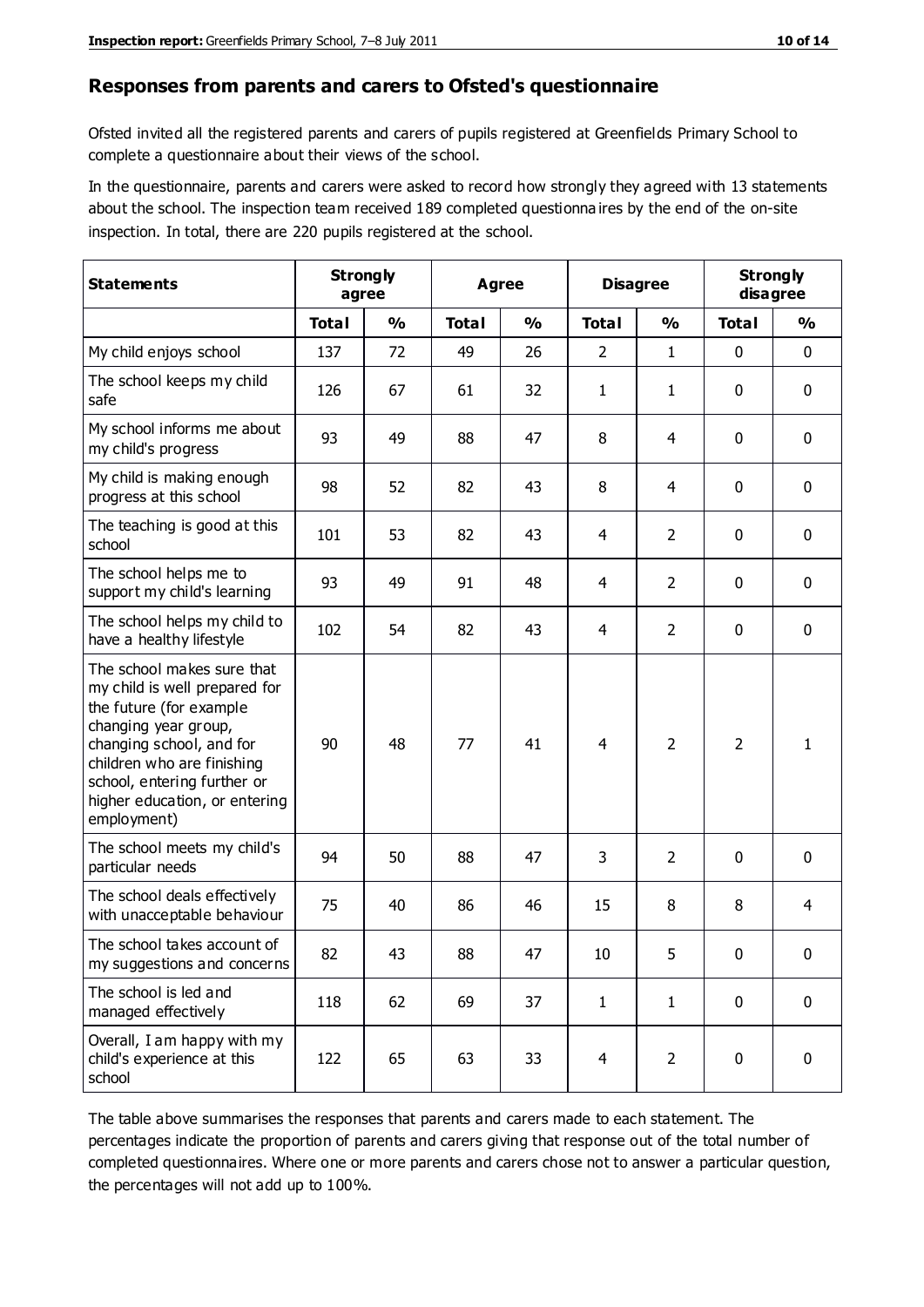## **Glossary**

| Grade   | <b>Judgement</b> | <b>Description</b>                                                                                                                                                                                                            |
|---------|------------------|-------------------------------------------------------------------------------------------------------------------------------------------------------------------------------------------------------------------------------|
| Grade 1 | Outstanding      | These features are highly effective. An outstanding school<br>provides exceptionally well for all its pupils' needs.                                                                                                          |
| Grade 2 | Good             | These are very positive features of a school. A school that<br>is good is serving its pupils well.                                                                                                                            |
| Grade 3 | Satisfactory     | These features are of reasonable quality. A satisfactory<br>school is providing adequately for its pupils.                                                                                                                    |
| Grade 4 | Inadequate       | These features are not of an acceptable standard. An<br>inadequate school needs to make significant improvement<br>in order to meet the needs of its pupils. Ofsted inspectors<br>will make further visits until it improves. |

#### **What inspection judgements mean**

## **Overall effectiveness of schools**

|                       | Overall effectiveness judgement (percentage of schools) |      |                     |                   |
|-----------------------|---------------------------------------------------------|------|---------------------|-------------------|
| <b>Type of school</b> | <b>Outstanding</b>                                      | Good | <b>Satisfactory</b> | <b>Inadequate</b> |
| Nursery schools       | 46                                                      | 48   | 6                   |                   |
| Primary schools       | 6                                                       | 47   | 40                  | 7                 |
| Secondary schools     | 12                                                      | 39   | 38                  | 11                |
| Sixth forms           | 13                                                      | 42   | 41                  | 3                 |
| Special schools       | 28                                                      | 49   | 19                  | 4                 |
| Pupil referral units  | 14                                                      | 45   | 31                  | 10                |
| All schools           | 10                                                      | 46   | 37                  |                   |

New school inspection arrangements were introduced on 1 September 2009. This means that inspectors now make some additional judgements that were not made previously.

The data in the table above are for the period 1 September 2010 to 31 December 2010 and are consistent with the latest published official statistics about maintained school inspection outcomes (see **[www.ofsted.gov.uk](http://www.ofsted.gov.uk/)**).

The sample of schools inspected during 2010/11 was not representative of all schools nationally, as weaker schools are inspected more frequently than good or outstanding schools.

Percentages are rounded and do not always add exactly to 100.

Sixth form figures reflect the judgements made for the overall effectiveness of the sixth form in secondary schools, special schools and pupil referral units.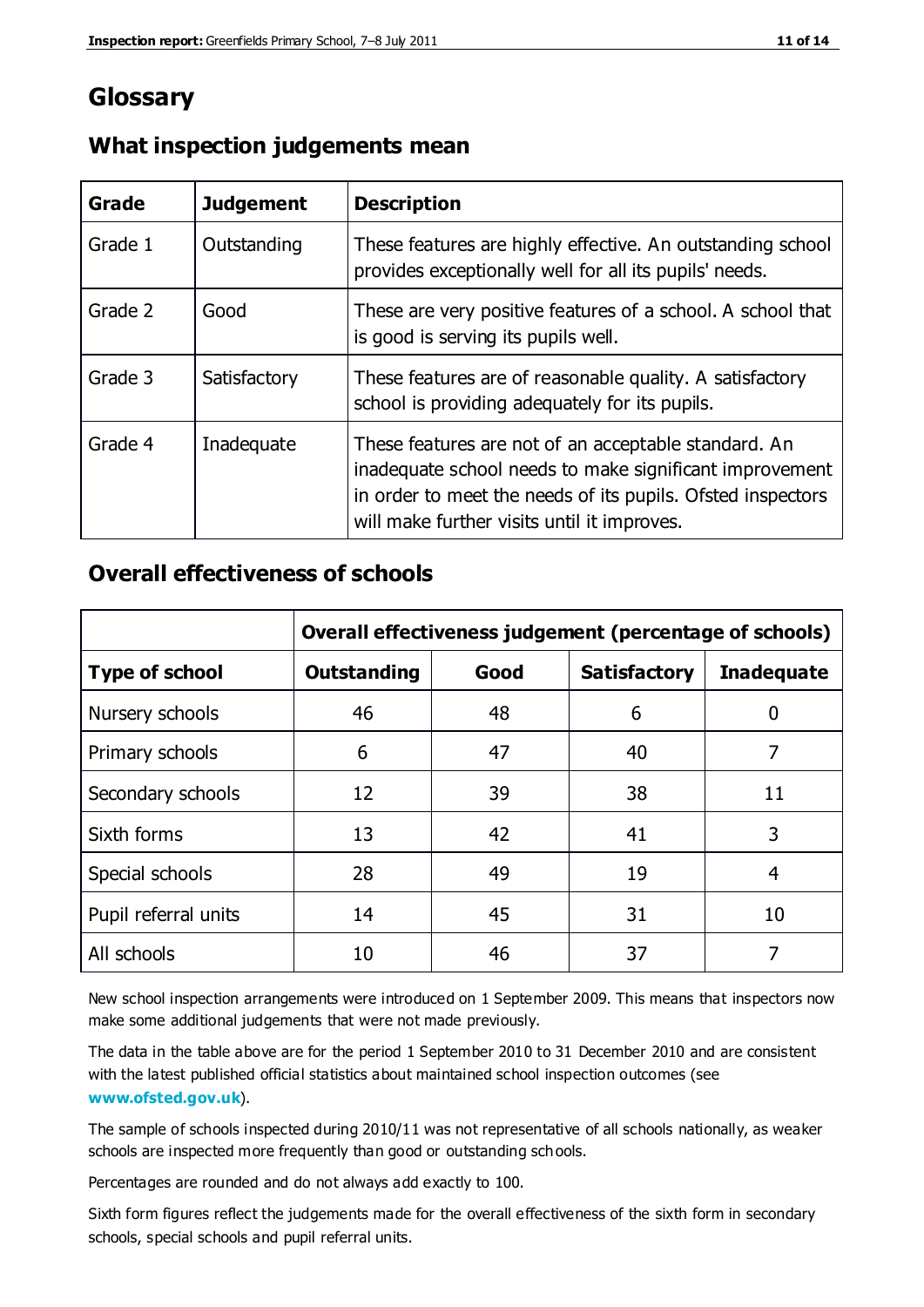## **Common terminology used by inspectors**

| Achievement:                  | the progress and success of a pupil in their learning,<br>development or training.                                                                                                                                                          |
|-------------------------------|---------------------------------------------------------------------------------------------------------------------------------------------------------------------------------------------------------------------------------------------|
| Attainment:                   | the standard of the pupils' work shown by test and<br>examination results and in lessons.                                                                                                                                                   |
| Capacity to improve:          | the proven ability of the school to continue<br>improving. Inspectors base this judgement on what<br>the school has accomplished so far and on the quality<br>of its systems to maintain improvement.                                       |
| Leadership and management:    | the contribution of all the staff with responsibilities,<br>not just the headteacher, to identifying priorities,<br>directing and motivating staff and running the school.                                                                  |
| Learning:                     | how well pupils acquire knowledge, develop their<br>understanding, learn and practise skills and are<br>developing their competence as learners.                                                                                            |
| <b>Overall effectiveness:</b> | inspectors form a judgement on a school's overall<br>effectiveness based on the findings from their<br>inspection of the school. The following judgements,<br>in particular, influence what the overall effectiveness<br>judgement will be. |
|                               | The school's capacity for sustained<br>improvement.                                                                                                                                                                                         |
|                               | Outcomes for individuals and groups of pupils.                                                                                                                                                                                              |
|                               | The quality of teaching.                                                                                                                                                                                                                    |
|                               | The extent to which the curriculum meets<br>pupils' needs, including, where relevant,<br>through partnerships.                                                                                                                              |
|                               | The effectiveness of care, guidance and<br>support.                                                                                                                                                                                         |
| Progress:                     | the rate at which pupils are learning in lessons and<br>over longer periods of time. It is often measured by<br>comparing the pupils' attainment at the end of a key                                                                        |

stage with their attainment when they started.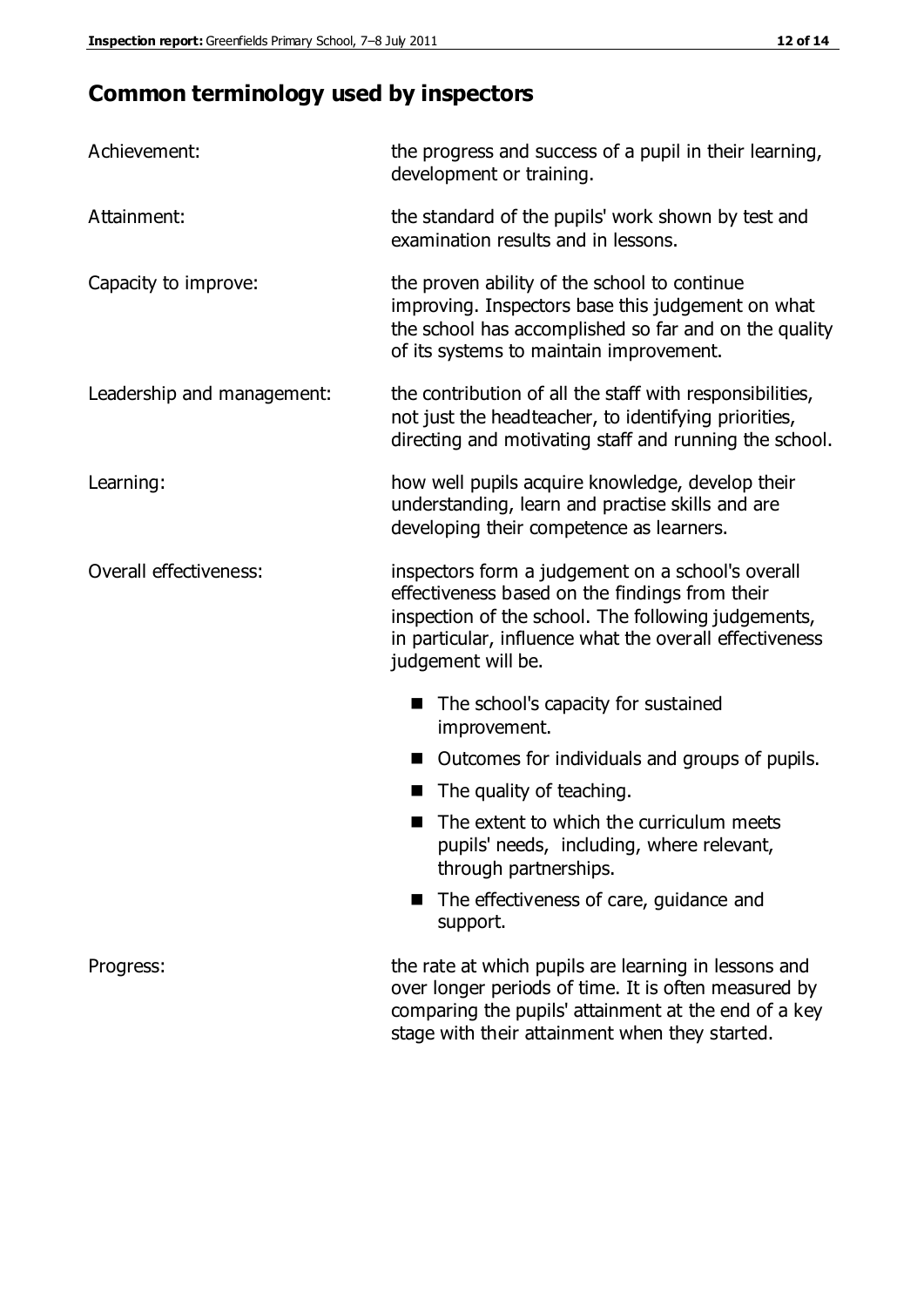#### **This letter is provided for the school, parents and carers to share with their children. It describes Ofsted's main findings from the inspection of their school.**

11 July 2011

Dear Pupils

#### **Inspection of Greenfields Primary School, Watford WD19 6QH**

Thank you for welcoming us when we came to visit your school. Greenfields gives you a satisfactory education. Following a good start in the Nursery and Reception classes, teachers help you to make satisfactory progress, mostly to attain average standards by the end of Year 6. It looks like those of you currently in Year 6 have attained less well this year in the national tests.

We would like to see you all make faster progress, especially in writing. We would especially like to see higher attainment for those of you who find learning easy. With this in mind, we have suggested some ways in which teachers could stretch you more and give you more time for writing and practical activities. We have also suggested improvements to the feedback you get from marking. You can all help your teachers with this by always taking care to read the comments teachers write when they mark your work, and by doing your very best to follow their advice.

Because staff take good care of you, you feel safe at Greenfields. It was good to see so many of you taking on important responsibilities in school. We were also pleased to see how well you all get on together. You are mostly attentive in lessons, but this is not always the case, especially when you have a long wait before you can get on with practical tasks. You enjoy the topics, such as 'the Wild West' in Key Stage 2, but we have asked teachers to give you more opportunities to use your literacy and numeracy skills in topic work and science.

The headteacher and other staff know the school well and are keen to make it even better. We have suggested some further ways to help them with this.

Thank you again for being so friendly and helpful on our visit. We send you our best wishes for the future.

Yours sincerely

Selwyn Ward Lead inspector